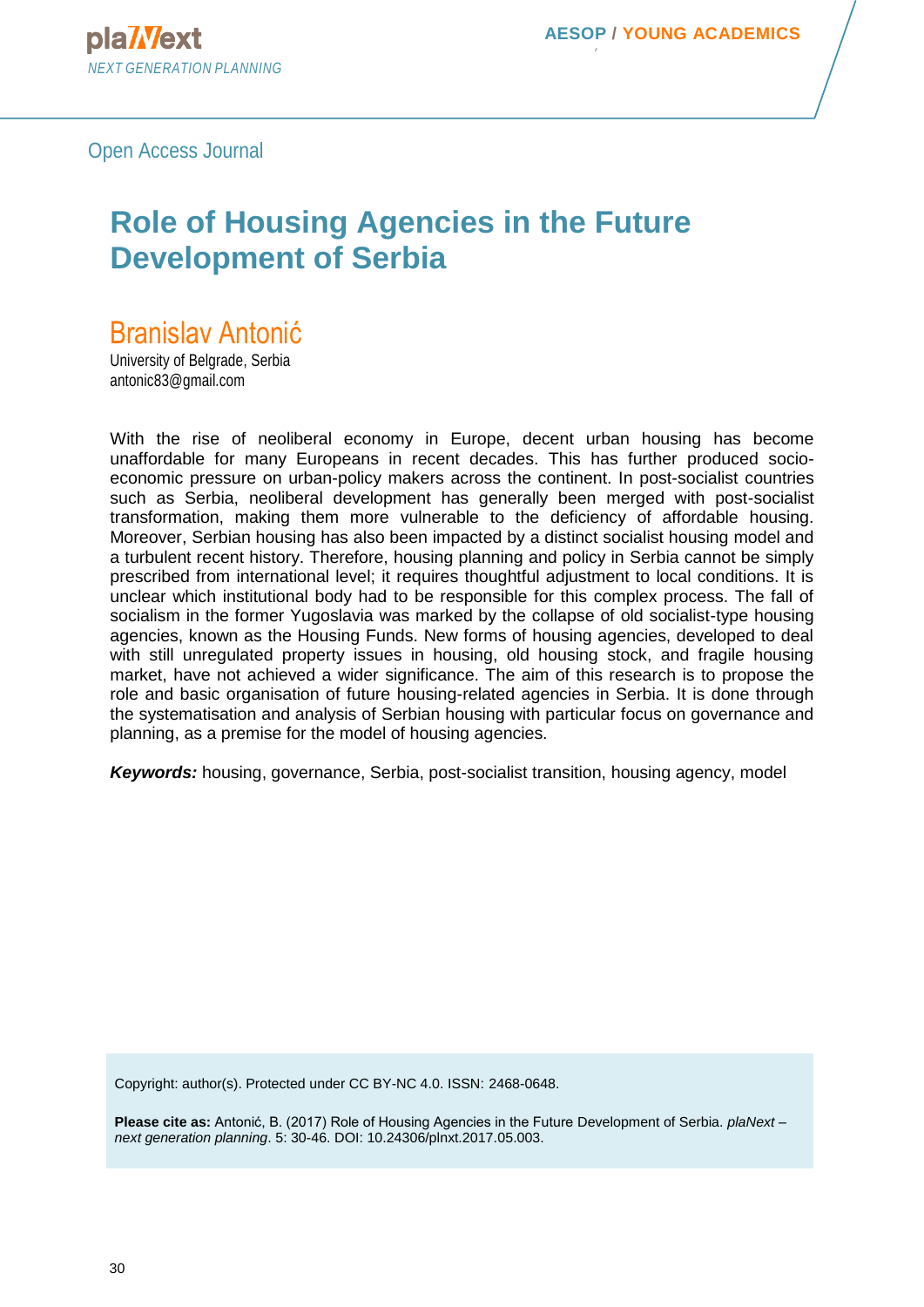# Open Access Journal

#### **Introduction: New Challenges for Housing in Europe and Serbia**

One of the most important features of social welfare in  $20<sup>th</sup>$  century Europe was high quality and relatively affordable housing (Tomka, 2013). However, the evident rise of socio-spatial inequalities in Europe has been intertwined with negative tendencies in housing sector (Buck et al, 2005). It is an unfavourable consequence of the neoliberal economic model (Jones and Watkins, 2009), which has caused the middle class to shrink. The problem of shortages of affordable housing is so evident throughout Europe that it is becoming the focus of everyday media. For instance, there has been a series of recent articles about gentrification, residential segregation and housing shortages in the main European cities. It is even common to find mass-media articles which cover housing problems in major cities, such as London (Hancox, 2016) or Berlin (Braun, 2015; Kamradt, 2015), or in affluent university towns and tourist destinations, such as Oxford (Osborne, 2014; Foster, 2015).

This topic is also frequently discussed in the institutional sphere. The latest research from major European institutions concerning the necessity of social housing reveals that almost 120 million or approximately 20% of the European population is threatened by poverty and social exclusion through housing problems (Kern, 2013). This is double the rate of the 1990s, when the European Commission estimated that 58 million EU citizens were in such a position (Hadjimichailis & Sadler, 1995).

Socioeconomic inequalities in housing have had different manifestations in space. Gentrification and housing shortage in globally attractive places are just one side of the coin. Quite opposite problems are taking ground in the other places with economic decline, where the existence of neglected and depressed housing estates and neighbourhoods or empty housing units in shrinking cities and communities are becoming a new normality (Pittini et al, 2015). Both problems are more evident in post-socialist Europe, where 82% of cities are shrinking (Mykhnenko & Turok, 2008, Haase et al, 2016). The main challenge in this region is how to manage and reuse insufficiently occupied living space and accompanying infrastructure and services (Wiechmann, 2009).

If housing is becoming an immense issue for all of Europe, it is surely more problematic in the least developed European countries such as Serbia. Housing in contemporary Serbia is very distinctive even comparing with neighbour post-socialist countries. It is a product of the mixed influence of the unique socialist model of social self-government, rapid and partly uncontrolled socialist urbanisation, post-war immigration and then harsh post-socialist transition (Petovar, 2003; Hirt & Petrović, 2010).

Modern housing in Serbia appeared in major cities after the First World War, fuelled by the first waves of industrialisation and urbanisation (Antonić, 2016). This process continued after the Second World War, despite the profound change in economic and political systems. During socialist period, gap between two prevalent housing types crystallised. They are mutually extremes in housing typology: multi-story multi-family buildings and single-family detached houses. These two types left little space for intermediate types such as terraced houses and other medium-density forms of housing, which are relatively rare in Serbia, comprising just five percent of single-family stock in the country (Jovanović Popović et al, 2013).

Currently, the total area of housing stock in Serbia is approximately 290 billion  $m^2$ . It is divided between single-family and multi-family types by the ratio of 60%/40% (by cumulative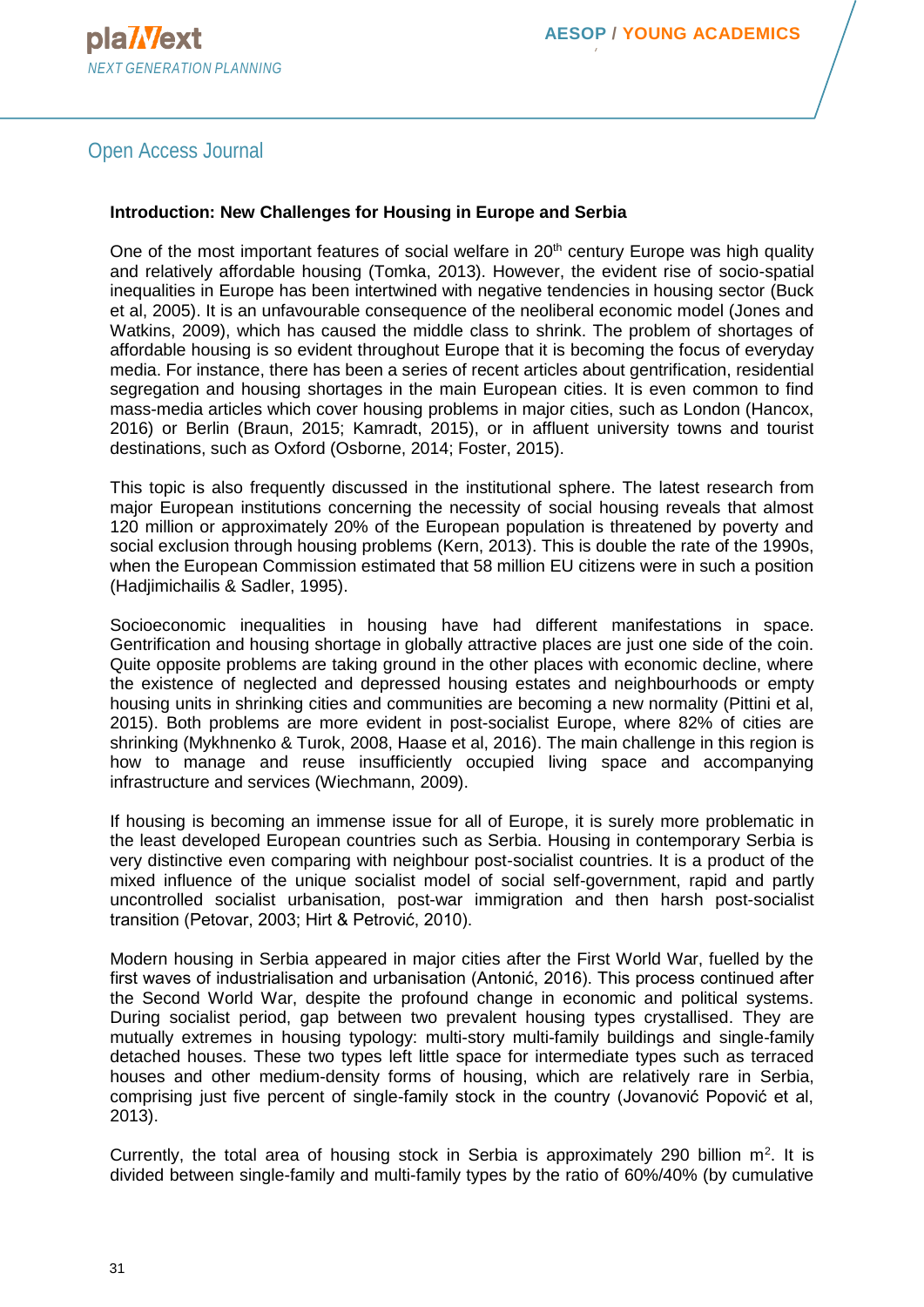## Open Access Journal

area). Serbian residential buildings are relatively new as over 70% were built after the Second World War (Jovanović Popović et al, 2013). This is particularly the case in urban settlements. The residential buildings built during the post-socialist period (after 1992), are becoming significant in total share - more than 30% of national housing stock by surface. This, newest housing is prevalent in the suburbs, usually in the form of illegal residential development.

A significant problem for housing sector in Serbia is that there is still no coherent housing policy or strategy at the national level (Antonić, 2015). The outcomes of such a state of affairs can be noticed across Serbia: underused and substandard housing in rural areas; devastated multi-family residential buildings in towns and small cities, noticeable pressure on housing in the major cities and illegal housing settlements in their suburbs. This complex spatial polarisation is without doubt a significant problem not only for housing, but also for general spatial development due to the size of housing sector. Ultimately, solutions are required for the future.

The question remains as to what kind of public institution or body should be responsible for any future solution, policy or strategic approach in the housing sector in Serbia (Antonić, 2015). In contrast to other socialist states, the former Yugoslavia had the specificity of strong decentralisation (Hirt & Stanilov, 2014). This led to the development of very powerful local Funds for Solidarity Housing Construction, better known as the Housing Funds. They were presented at national/state and local/municipal level, and they had an important role in urban planning. These Funds had the most notable role in the case of Serbia (Tsenkova, 2005). However, the Housing Funds disappeared with the disintegration of the old socialist system. Their 'descendants' are recently established local housing agencies, which are formed as public enterprises with the competence in housing policy, maintenance and management, with special duties in social and non-profit housing (Parliament of Serbia, 2009). They are developed to combat the transitional conditions, such as still unregulated property issues in housing, old housing stock and fragile housing market (Stanković, 2008). Although local housing agencies were proclaimed to be the important element of the development of the housing sector from its early beginnings (Mojović, 2008), these agencies are still rare, organised independently by local authorities and without stronger financial base. Thus, it is perhaps understandable that they have been less prominent than the previous Housing Funds and are still seeking out a more significant role in the Serbian housing sector.

Hence, the aim of this research is to analyse the possible role and basic organisation of future institutions suitable for the provision of housing governance and planning in Serbia and their hierarchy. To achieve this aim, the context of housing and housing governance in socialist and post-socialist Serbia is examined to identify what are key tasks for future housing development. This set of tasks lead to the creation of the new model of housingrelated agencies. It is compared with the structure and role of current housing agencies to point their differentiation. This model includes the hierarchy and competence of new agencies.

#### **Methodology**

The methodology for this study is based on a comparison between post-socialist and socialist models of the housing sector and housing governance in the territory of Serbia. Sources from relevant scholars provide a basis for considering important and unique characteristics of these distinct models. Hence, this study is designed as a review paper for the very unique history of modern housing in Serbia. The positive and negative characteristics identified in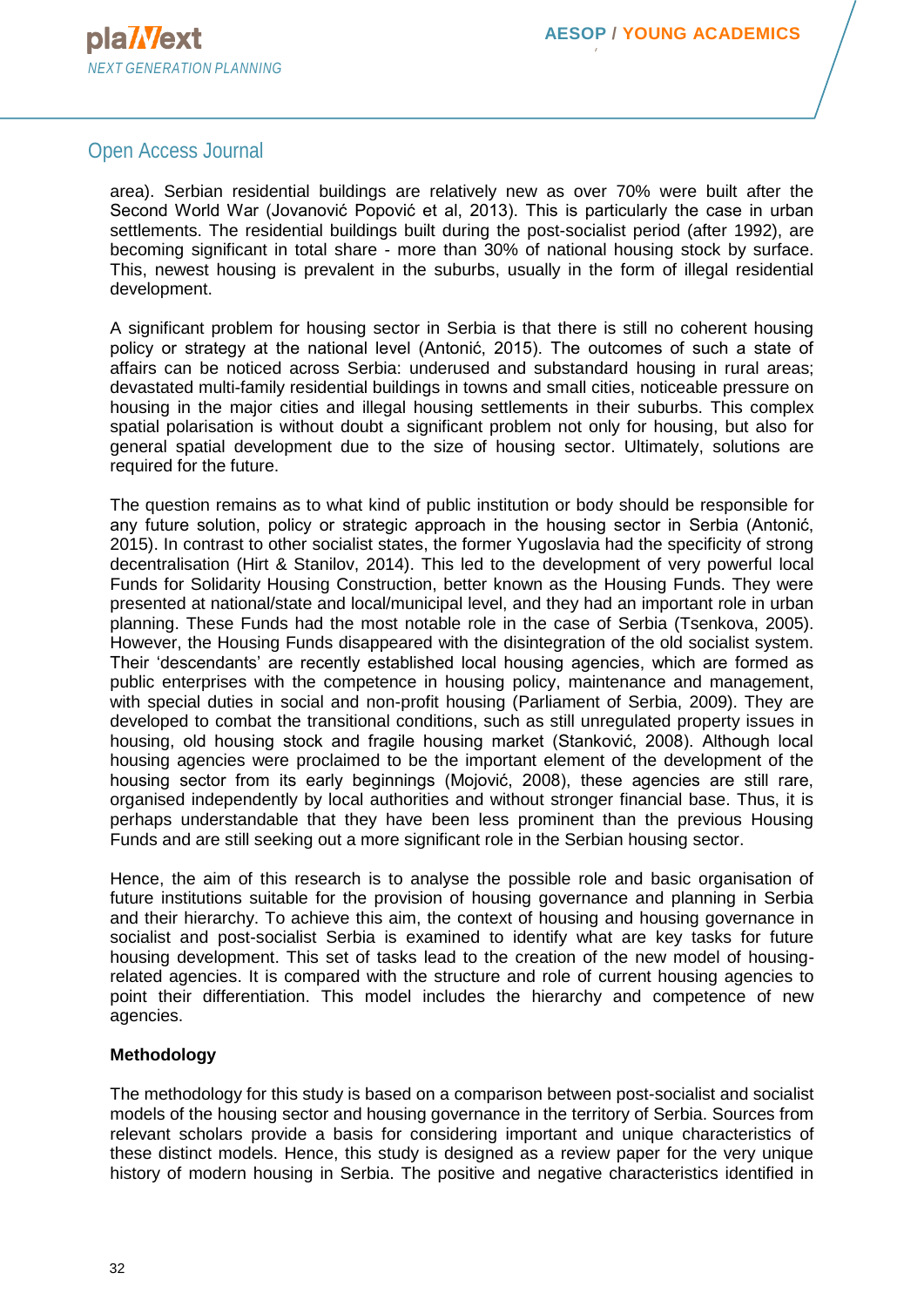## Open Access Journal

both models are used to create a new proposal: a model for the organisation and hierarchical structure of housing governance in Serbia and an outline of scope of responsibilities ('competences') that are formed in relation to analysed challenges in current housing development. Aside major aim, this organisation model needs to provide connections between housing governance with urban planning.

#### **Basic Characteristics of Housing in Serbia during Socialist Yugoslavia**

Serbia was one of the federal republics in the Socialist Federal Republic of Yugoslavia, which was a socialist country during the 'Iron Curtain' period in Europe (1945-1991). In general terms, this part of Europe was less developed before the Second World War (Bodnar, 2001; Hamilton, 2005; Vujović and Petrović, 2005), which fuelled rapid urbanisation in parallel with ideologically supported mass industrialisation and the formation of an urban working class, or proletariat, after the war (Pickvance, 2002).

Socialist Yugoslavia was characterised by typical features of socialist ideology and systems combined with unique localised arrangements. This was transferred to housing, which was very important to the socialist agenda in Yugoslavia, as well as in the other socialist countries. Considered as a fundamental requirement for achieving socialist equality, housing was a focal point in all socialist societies (Pickvance, 1996; Petrović, 2004). The main features of housing models in socialist states were "limited property rights, extensive central planning and politically determined allocation of subsidies" (Hegedüs et al, 1996, p. 101). In the case of Yugoslavia, publicly owned housing with tenant rights in multi-family dwellings formed a template for the entire country (Milić, 2006).

Nevertheless, Yugoslavia was a unique country for the 'socialist world'. Unlike other socialist countries with clear political and economic centralisation, it was decentralised after the reforms of the 1960s, when substantial aspects of government control became delegated to individual republics (Hirt & Stanilov, 2014). This was a key consequence of the introduction of social self-government, which enabled more links with the market economy and a consumeroriented development model and, thereby, higher living standards (Petrović, 2004).

Still, this system was essentially based on the postulates of a socialist state and economy, which prevented full decentralisation and limited independence of cities and municipalities from republic authorities (Petovar, 2003). Therefore, the former Yugoslavia had similar problems to other socialist countries in its housing sector, specifically, lack of available housing, pseudo social equality and intensive problems with illegality and informality (Petrović, 2004).

It is important to note that this distinct socialist model 'opened doors' to the West early and so general cooperation was more evident. For instance, academic circles were well informed about developments in the West. During this period, research concerned with 'expanded housing' or 'housing programming', dedicated to high quality services, open public spaces and infrastructure, and the development of rural housing was generally common and innovative (Bjelikov, 1978; Bjelikov, 1983).

However, there were also some unique problems. Inherited under-development of urban areas was remarkable: less than 20% of the population in Serbia lived in urban areas after World War II (census in 1948). State structures promoted growth of industrialisation and urbanisation, an approach that has been termed 'urbocentric politics' (Petovar, 2003). As a result, mass migration from the underdeveloped rural countryside to towns and cities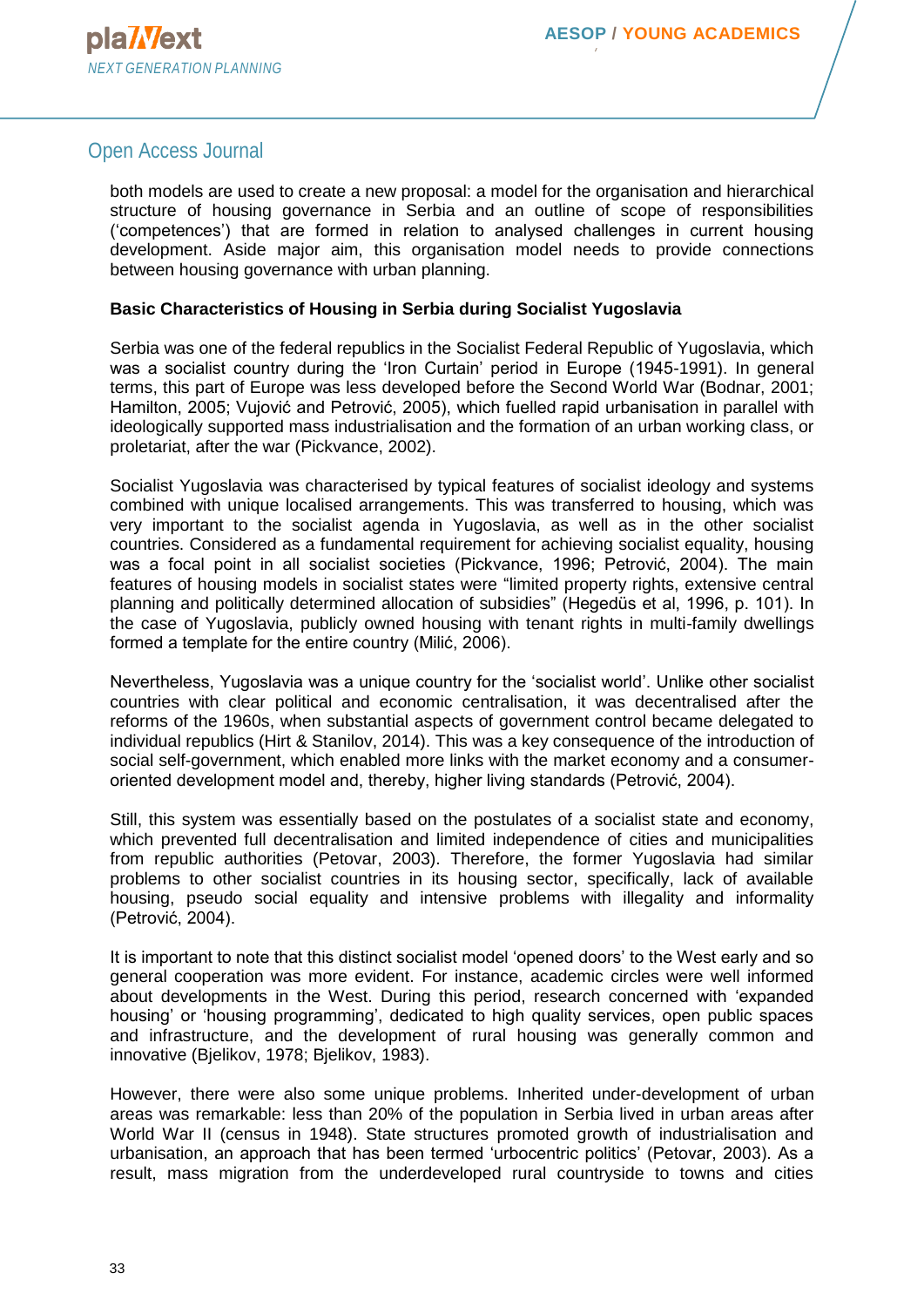## Open Access Journal

occurred in the first decades after the war. The response was a mass construction of multistorey collective housing, where quantity was more prevalent than quality. The Serbian housing expert in housing, Professor Bjelikov (1983) illustratively described the then new mass-housing estates as "monuments for the institution of housing savings" (pp. 2-3). Nevertheless, mass-construction projects were very productive - from 4,700 'social' flats built in Serbia in 1955 to more than 23,500 flats built in 1975 (Plavšić, 1996).

Although the mass-construction projects of multi-family open blocks were common in many socialist cities (Czepczynski, 2008), they were less monotonous or standardised and were more innovative in Serbian and Yugoslav cities. New Belgrade, where most of the urban blocks were specially conceptualised and designed, provides a good illustration (Blagojević, 2007). This specific approach meant that many of the negative consequences with which other post-socialist cities have recently struggled, were largely avoided (Tosics, 2005). In the case of medium-sized cities in Serbia and other Yugoslav republics, both multi-family and single-family housing projects were implemented and often intentionally mixed in urban spaces (Ralević et al, 2014). Ultimately, the prevalence of this type of publicly owned housing was lower in Serbia than in other socialist countries (Petrović, 2004).

Nevertheless, in common with other socialist countries (Hegedüs et al, 1996) even rapid acceleration of this very efficient type of housing was not sufficient to accommodate all the newcomers to Serbian towns and cities. Private initiatives were inevitable in this situation, resulting in both legal and illegal residential settlements with single-family houses as the dominant form of construction *in situ* (Bjelikov, 1978; Petrović, 2004). Legal settlements were usually well connected to urban spaces. In contrast, illegal residential settlements were formed around most of the 'outer belt' of cities in Serbia (Petrović, 2004).



**Figure 1.** Two different types of publicly developed housing in socialist Yugoslavia: multi-family housing in New Belgrade, Serbia (left), and terraced houses in Nova Gorica, Slovenia (right). *Source:* Author's original

## **Basic Characteristics of Housing in Post-Socialist Serbia**

The post-socialist transformation of societies in Central and Eastern Europe is generally characterised by a process of sudden and comprehensive change (Pickvance, 2002; Petrović, 2005). In a similar way, housing also witnessed intensive and usually negative changes, with the focus now on housing privatisation, residential property restitution, and decentralisation of housing policy (Stanilov, 2007). Similar consequences are also observable in housing planning. In general, the system of urban planning in post-socialist spaces has been "weak, passive, reactive, and subordinated to private interests" (Hirt & Stanilov, 2014, p. 41).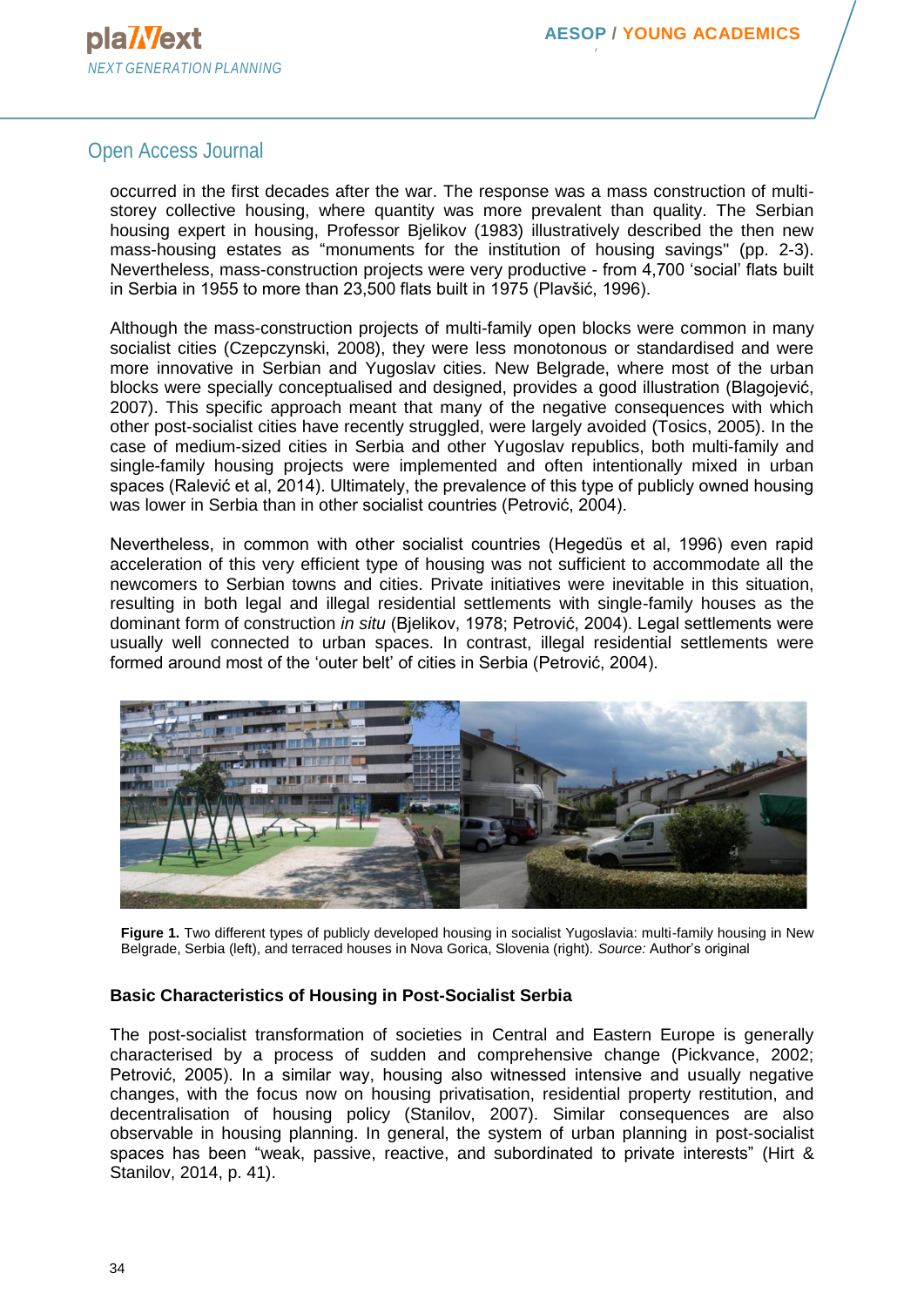# Open Access Journal

Nevertheless, the transitions in all sectors have had very diverse trajectories throughout the region (Chavance, 2008). The transitional period in Serbia as well as in the other republics of the former Yugoslavia has been harsher and much more turbulent than for the majority of post-socialist countries (Tsenkova, 2005). Post-socialist transformation in Serbia in the 1990s was characterised by the Yugoslav wars, international embargo, the huge impact of refugees and internally displaced persons, and transitional socioeconomic crisis. These obstacles prevented real socio-economic transformation during the first decade of the post-socialist period. Petrović (2004) described it as a 'blocked transformation' of society in the 1990s. The opening up of the country to Europe after 2000 has brought evident progress, but far less than has been expected (Petrović, 2009).

Many elements of the first post-socialist legislative framework of housing, adopted between 1992 and 1995, were used till 2016 although they were designed as temporary measures (Mojović et al., 2009). This legislation had certainly been inadequate for the challenges of such a long and turbulent period. For example, the former Law on Housing (1992-2016), had 15 amendments. Petovar (2003) had concluded over a decade ago that this law was obsolete because of the speed of transitional changes. The relatively new Law on social housing and its accompanying strategy have had almost negligible implementation *in situ* notwithstanding their legal and institutional qualities (Ristić, 2010). A sequence of ambitious laws and other legal acts relating to the legalisation of illegal structures<sup>1</sup> has not achieved full implementation. Therefore, it may be perceived that a clear housing policy has not existed in Serbia since the post-socialist transformation.

The problems in legislation have been acutely reflected in practice. Four main subtopics in Serbian housing are identified as crucial for the further development of this field (UN Habitat, 2006):

- 1. Development of affordable/social housing;
- 2. Regulation and upgrading of informal settlements;
- 3. Inclusion of Roma population through housing; and
- 4. Management and maintenance of multi-unit housing building.

#### *The challenges for housing in urban areas*

The first shock for housing in Serbia was the rapid and widespread privatisation of previously publicly owned housing stock after the adoption of the Law on Housing in 1992. Generally, this phenomenon was widespread across transitional countries in the early 1990s, due to strong support by neoliberal international institutions, most notably the World Bank (Pichler-Milanović, 1999). Their recommendation was adopted intensively in some of the Baltic, Balkan, and Caucasian countries (Hirt & Stanilov, 2009). Serbia has become one of the extremes: the percentage of publicly owned housing shrank to 2.1% of the entire housing stock in 2005 (Tsenkova, 2008), which sharply reduced housing affordability. The related issue of residential property restitution, which was not covered by the law, has not yet been resolved. In addition, the provision of social housing measures has been very weak, leading to a drastically restricted availability of housing in major cities (Hirt & Stanilov, 2014).

<sup>1</sup> There have been at least eight such acts since the beginning of post-socialist transition: 1993, 1997, 2001, 2003, 2005, 2009, 2014, and 2015.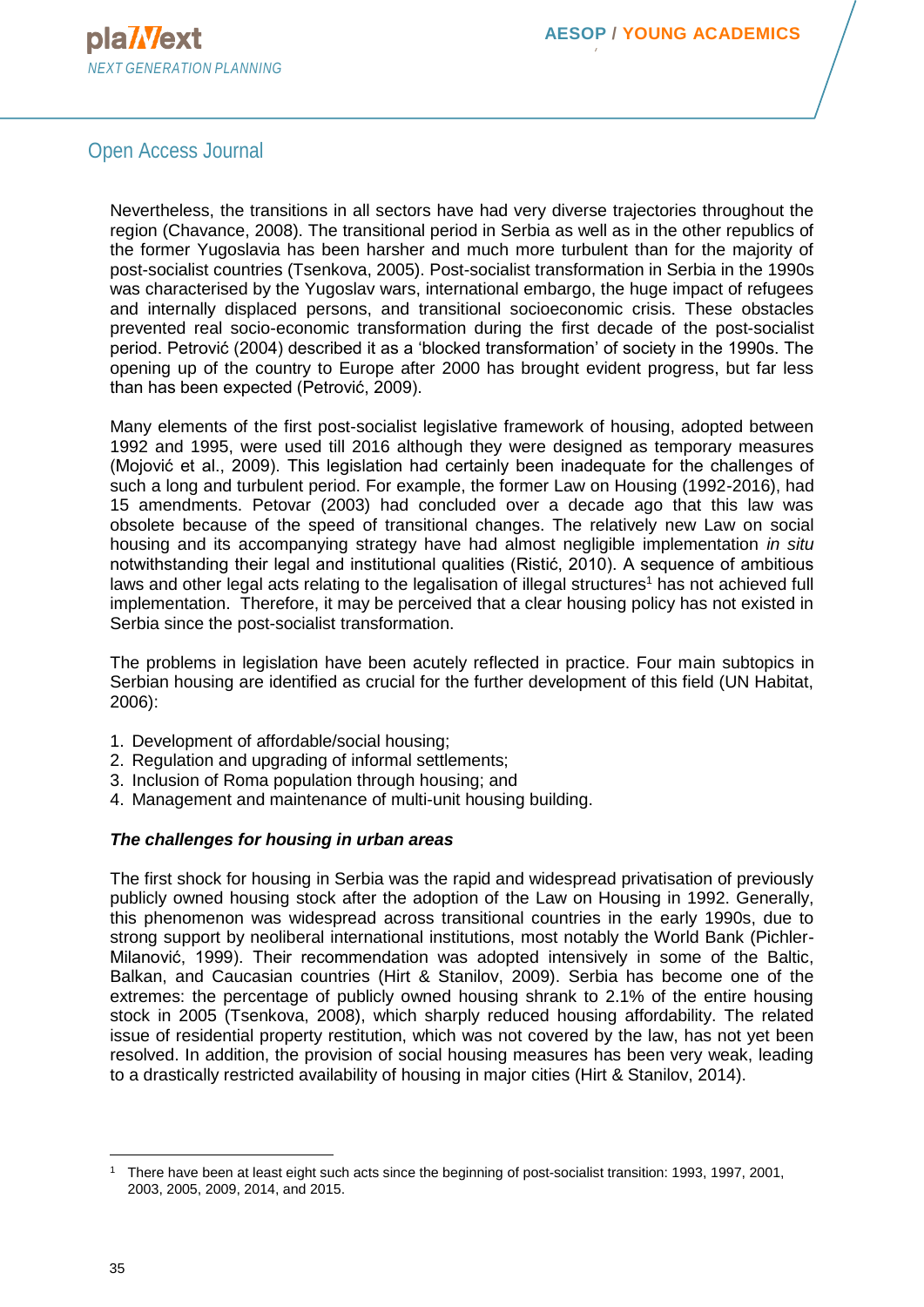# Open Access Journal



**Figure 2.** Two good albeit rare examples of social housing actions in post-socialist Serbia: new social housing building for the refugee population in Sremska Mitrovica (*Source:* Author's original) and alternative housing projects: the upgrading of the existing housing stock in Čačak (*Source*: L. Ramirez, Đ. Mojović, B. Galassi, R. Čolić and Z. Vuksanović Macura (Eds.) SIRP Book. Belgrade: UN Habitat).

An additional pressure on the housing sector came from the refugee population during the Yugoslav wars in the 1990s, which led to the acceleration of illegal residential construction. Over the last two decades, there have been two significant developments: growth of illegal construction in the inner urban areas and illegal multi-family construction for the private market. However, the most severe cases have been the Roma settlements which share many characteristics with the kinds of informal settlements present across the Third World<sup>2</sup> (Vuksanović-Macura & Mojović, 2008). Hence, the problem with illegal/informal housing has become so immense that it cannot be 'bypassed' in the agenda for future Serbian development (Antonić & Mitrović, 2013).

A further significant issue in Serbia is the management and maintenance of multi-family buildings ('condominiums'). This kind of building accounts for approximately 30% of total housing stock in Serbia (Petovar & Mojović, 2006). The process of housing privatisation has caused a range of problems regarding management and maintenance of joint-ownership spaces such as communication corridors, roofs and facades of condominiums. Appropriate legislative acts have not resolved these issues. Moreover, implementation of legislation has also been weak and incomplete. Therefore, the state of the existing housing stock depends almost solely on their individual owners (Mojović & Žerjav, 2011). In most cases, this has not been a sufficient solution to ensure the maintenance of buildings in good condition. However, this confused housing situation has produced some positive effects; specifically, it has prevented residential segregation, spatial fragmentation and gentrification, which has been a typical feature of those post-socialist countries with a better economic performance (Stanilov, 2007).



**Figure 2.** The negative consequences of the post-socialist transformation of housing in Serbia: new multi-family building on overbuilt plots in Sremska Mitrovica (*Source*: Author's

 $2$  Bad construction and materials, the lack of basic amenities and infrastructure, etc.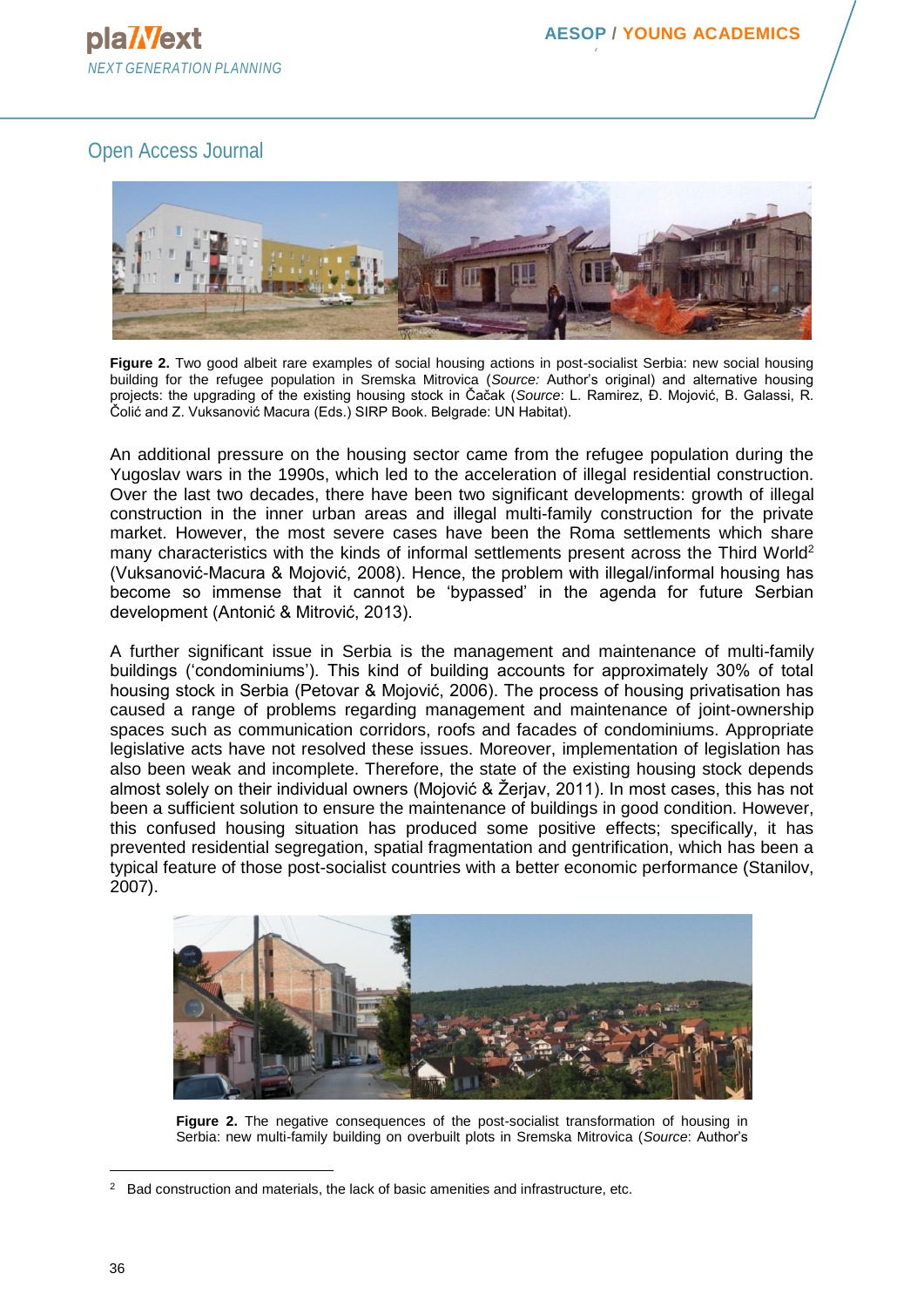# Open Access Journal

original) and illegal residential settlements in Belgrade suburbia (*Source*: Biserka Mitrović). *The challenges for housing in rural areas*

The issue of rural housing has also been an 'acute' problem across post-socialist space, but does not seem to have generated much attention at any level (institutional, academic, in practice, etc.) within Serbia. The problem can be extended to general social exclusion of rural areas and its population (Cvejić et al, 2010). The systematic neglect of rural areas during the socialist period (Petovar, 2003) has brought consequences for the entire country, including massive depopulation, noticeable shrinkage of basic economy (agriculture and foresting) and huge spatial, demographic and economic imbalances in the country. The last national population census in 2011 clearly demonstrates this problem: almost 20% of houses in Serbian villages are empty or only used seasonally (SORS, 2013). In addition, the rural population is generally poorer than the urban population (Mitrović, 2015). Furthermore, socially appropriate space of 30  $m<sup>2</sup>$  per person in villages, presented by the last census from 2011 (SORS, 2013) is favourable only at first glance. Given the problems with services and infrastructure, rural people tend to actively occupy a much smaller space. The challenge of heating the home provides a good illustration as, in order to cut heating costs, many villagers live in just one or two rooms during the relatively long winter.

In terms of the current situation, there are few institutionally provided solutions or programmes for rural housing improvement. For example, there is only one programme detailed in the Law on Social Housing that is dedicated to the improvement of living conditions in villages and suburbia, a programme which provides support for construction materials and technical assistance (Vuksanović-Macura & Mojović, 2008). In addition, this housing programme is described as 'alternative', which indirectly illustrates its 'status' (Ralević et al., 2013). Conversely, it does have better implementation and acceptance among the population compared with other programmes, due to the relatively simple process involved and strong connections with local resources.<sup>3</sup>

#### **Basic Characteristics of Housing Governance in Modern Serbia**

Before describing the housing-related governance in Serbia, it is necessary to briefly explain the current administrative-territorial organisation. Firstly, the organisation of housing governance in Serbia has not changed significantly for decades (Milosavljević, 2005), which does simplify the process of comparison between socialist and post-socialist models. Secondly, only two levels of administration are active in practice; at national and local level. The level of local administrative units fully corresponds to local administrative units (LAU) in NUTS system. There is a distinction between cities and 'classic' municipalities mainly by difference of terminology (Parliament of Serbia, 2007) and they possess wide jurisdiction and significant power (Vasiljević, 2007). NUTS3 level (districts) and NUTS2 level (regions) are formed only for statistical purposes and do not have any administrative significance (Milosavljević, 2009). The exception is the northern Serbian province of Vojvodina which has had profound and long-lasting autonomy.

## *History of housing governance in Serbia during socialist Yugoslavia*

The Yugoslav housing model was unique in socialist space due to its decentralisation. The housing policy was decentralised in the early 1950s. The next step was the transfer of housing provision governance from state organs to specific housing institutions in 1965

<sup>&</sup>lt;sup>3</sup> For example: the possibility of realisation through phases, still preserved self-build construction skills in rural and suburban housing, in combination with resources from the local environment (wood).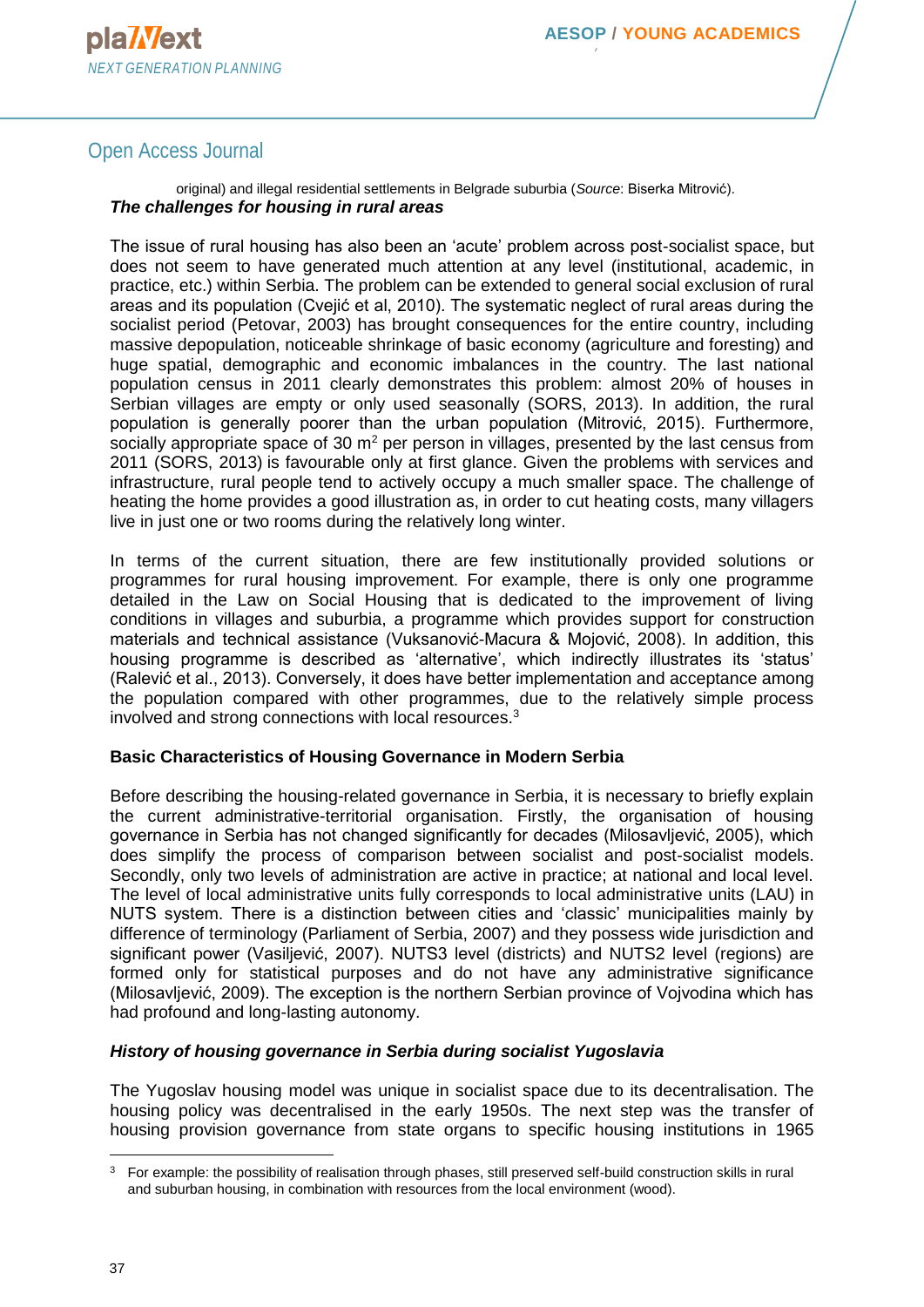## Open Access Journal

(Petrović, 2004). This decision meant that state-owned construction companies obtained the right to freely form prices for new housing. However, all state-owned companies and institutions had an obligation to contribute 4% of their net income to housing investments. Additionally, Yugoslav banks offered credit with very affordable interest rates of three percent annually and without a mortgage (Petrović, 2004). In accordance with this, a housing 'market' with state-controlled supply and demand was created.

A new programme Funds for Solidarity Housing Construction ('Housing Fund') was established in 1974. It was formed at municipal level to enable better control over the distribution of new housing units (Petrović, 2004). Formally, Housing Funds were organised as cooperatives for housing construction (Milić, 2006). Informally, their establishment was linked with the problem of (inadequate) control and (in)efficiency of the state housing provision sector, which indirectly had triggered the dominance of state structures in socialist Yugoslavia (Mandič, 1990). The impact of the funds was usually evident in new residential buildings in urban centres, in accordance with 'urbocentric' politics (Petovar, 2003).

However, other important stakeholders were active in housing construction in the former Yugoslavia. Some very powerful state entities had a huge influence on housing construction through their construction companies. Perhaps, the best example is the Yugoslav People's Army, which built a lot of high quality, spacious flats across the country, although most notably these flats were in the best locations in the capitals of the Yugoslav republics (Petovar, 2003). Individual private initiative was also an important factor in housing construction. As an illustration, the share of state-owned housing units was the highest in Belgrade (53% of the total number in 1991). It was followed by republic capitals with approximately 40-45% of share (Plavšić, 1996). With the exception of the main cities, private investors were prevalent in this sector. Their role grew particularly during the last decade of socialist Yugoslavia, concurrent with the fading of the state and the start of the crisis of Housing Funds (Petrović, 2004).

|                       | <b>HOUSING GOVERNANCE</b>                                                                                                                                                                                                           | <b>HOUSING MANAGEMENT</b><br>AND MAINTENANCE                                                  |
|-----------------------|-------------------------------------------------------------------------------------------------------------------------------------------------------------------------------------------------------------------------------------|-----------------------------------------------------------------------------------------------|
| <b>State</b><br>Level | - Multi-family housing: the most important state<br>organisation (for example, Yugoslav People's Army)<br>- Single-family housing (legal): Support from banking<br>sector                                                           |                                                                                               |
| Republic<br>Level     | - Housing standards and norms<br>Single-family housing (legal): Support from banking<br>sector                                                                                                                                      | Republic secretariats for<br>housing affairs (minor role)                                     |
| Municipal<br>Level    | - Housing standards and norms<br>- Multi-family housing: Funds for Solidarity Housing<br>Construction<br>Single-family housing (both legal and illegal): Private<br>initiative<br>- Multi-family housing maintenance and management | - Funds for solidarity<br>housing construction<br>('Housing funds')<br>City housing companies |

**Table 1:** The model of housing governance in socialist Serbia/Yugoslavia in the last phase of socialism (1972- 1991)

In socialist Yugoslavia, the management and maintenance of existing housing stock was led and controlled separately. It is important to reiterate that the overall share of relatively new flats was high due to very active housing construction and the relatively small number of flats inherited from the presocialist period (Jovanović Popović et al, 2013). Thus, housing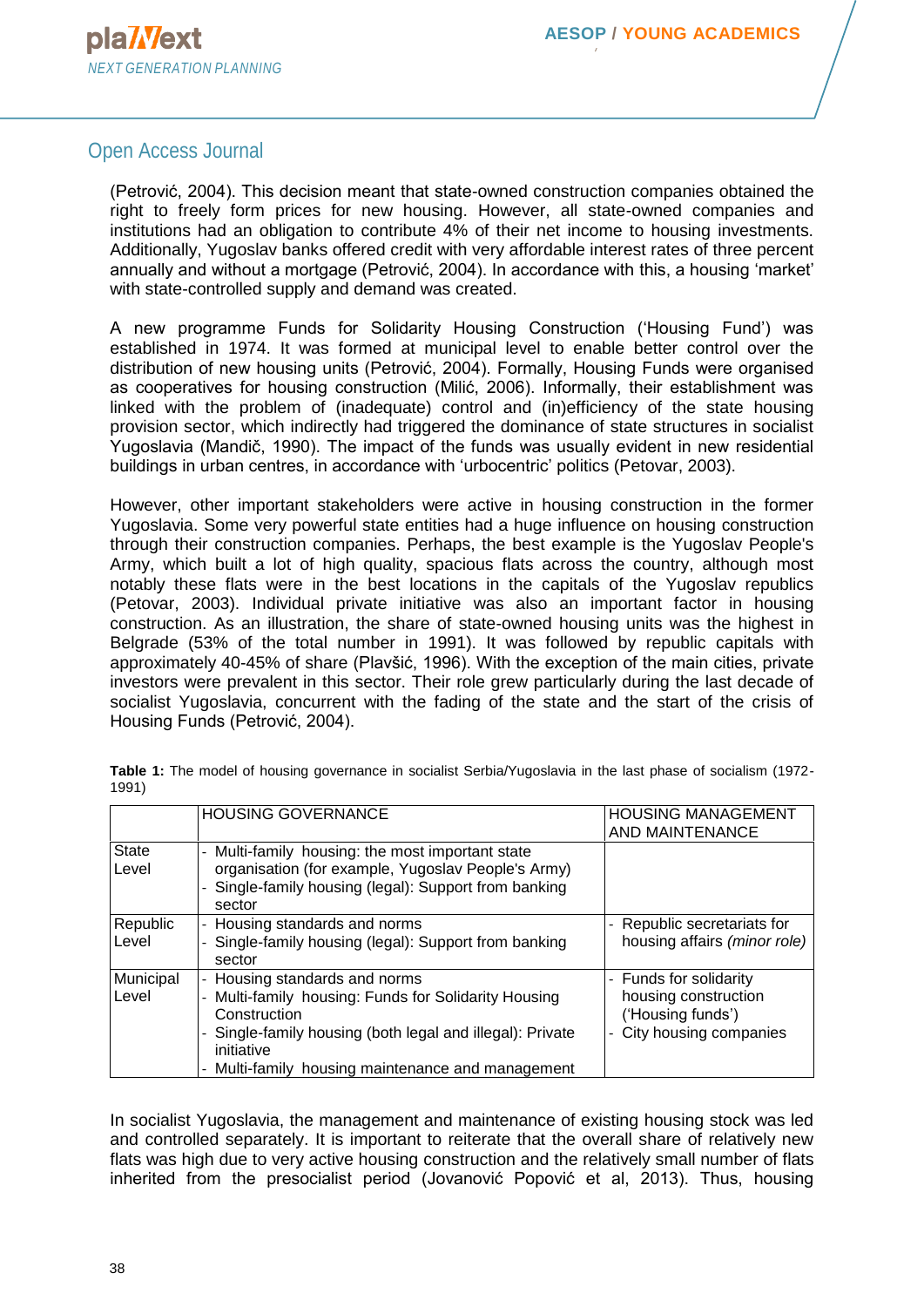## Open Access Journal

maintenance was not a major issue. Nevertheless, it was under the jurisdiction of city housing companies. The word 'city' in the description of these companies was very indicative, that is, although these companies were organised at municipal level, they often used the term 'city' because almost all flats were located in the city or the town, which was the seat of the related municipality. Tenants paid a relatively small amount out of their incomes on a monthly basis towards maintenance of the collective building.

#### *History of housing governance in post-socialist Serbia*

The problem of housing governance in post-socialist Serbia relates to both the construction of new housing and to the maintenance and use of existing housing stock. Similar patterns have occurred in the other post-socialist countries (Tsenkova, 2008; Hirt & Stanilov, 2014).

The distinctiveness of the situation in the housing sector in the Federal Republic of Yugoslavia (1992-2003) was the 'cohabitation' of old/socialist and new/post-socialist elements of housing during 'blocked transition' in the 1990s (Petrović, 2004). For instance, the Housing Funds survived the first part of the transition, still existing until 2000 (Rogan, 2014). However, this 'dual' period is usually considered as the most problematic in the recent history of Serbian housing, due to the evident withdrawal of the state from the housing sector and the resultant widespread practice of illegal residential construction and reconstruction (Petovar, 2003; Tsenkova, 2008; Mojović et al, 2009). In fact, the inattention of the state to the conspicuous activities taking place in illegal housing can be explained as its taciturn consent to illegal practice in this sector to preserve elemental social stability in these turbulent times (Antonić and Mitrović, 2013).

Since 2000, there have been reforms to and an overall improvement in the housing sector. The strengthening of governance was followed by improvements in other segments of housing. UN Habitat played a particularly important role, initiating a special programme for the refugees in Serbia in 2002, which was implemented during the period 2005-2008 (Ramirez et al, 2008). This program was a 'driving force' in improvements and led to the introduction of pilot projects in all aspects of housing (institutional, legislative, social, financial, professional, practical, etc.). Nevertheless, the housing sector still has many problems and confusions.

In the case of housing construction in Serbia, private investors have taken the initiative from approaches of the early 1990s. Housing construction has been a very attractive business for these investors, proving to be one of the most profitable activities in the Serbian economy since the introduction of capitalism (Mojović & Žerjav, 2011). Aspiring to increase profits, almost all private investors tend to maximise building capacities. Within the context of obsolete housing legislation and weak state and public bodies, many illegal and semi-legal activities have occurred in relation to the capacities of building plots and quality of new housing stock.

Older housing stock in Serbia has not been in focus of policy-making initiatives, which consequently has led to the de-motivation of private investors and dwellers. Despite being mostly under private ownership, it is usually in a poor state (Petovar & Mojović, 2006). The relevant official public bodies have had insufficient resources for refurbishment and modernisation. Incredibly, private initiative has also been a dominant factor here in perhaps the most questionable of ways; the most common method of refurbishing and modernising socialist blocks of flats has involved the addition of storeys with new flats for the private market on top of host buildings (Vranic et al, 2015).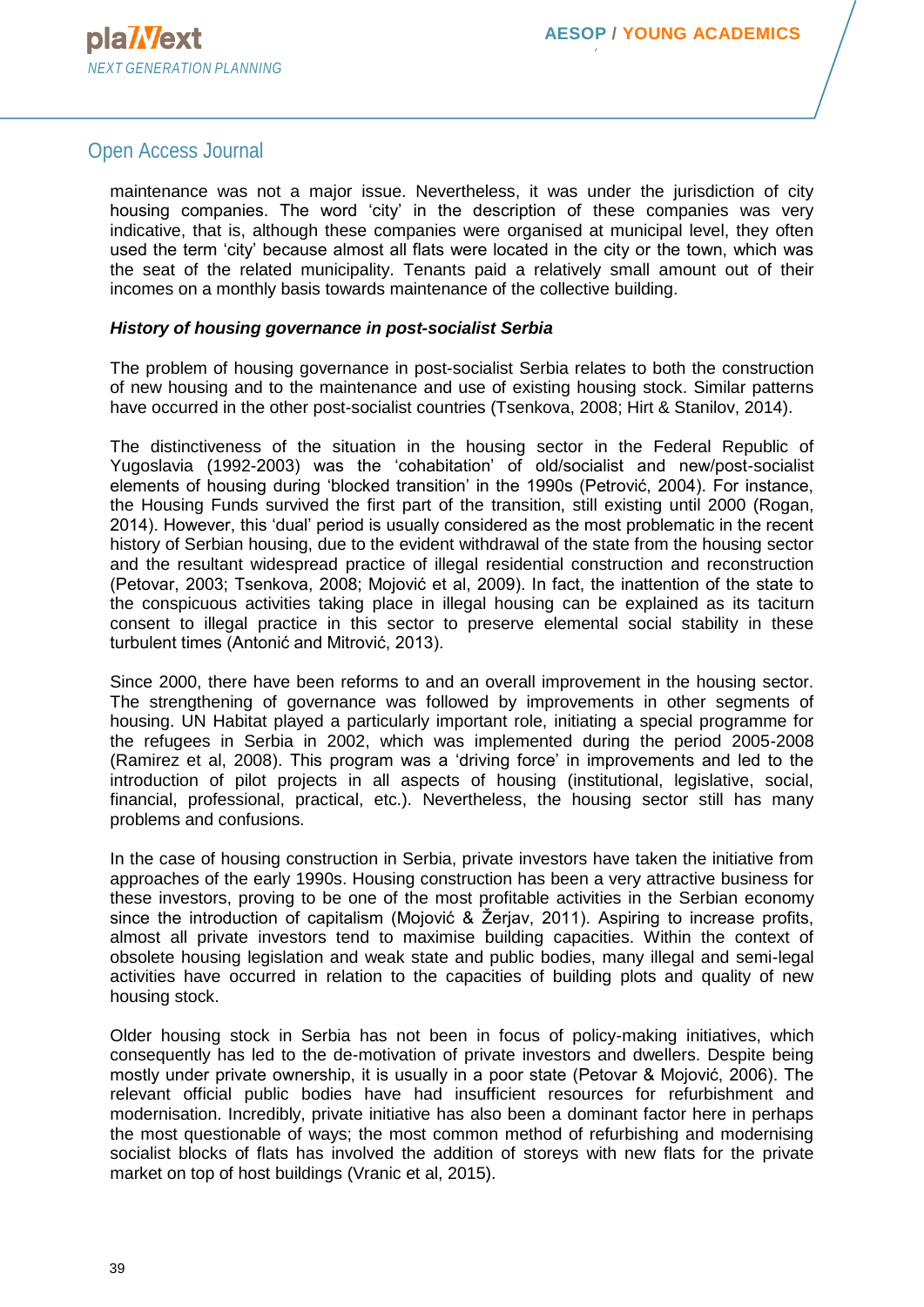# Open Access Journal



**Figure 3.** Examples of top-located extensions of socialist buildings in Serbia. (*Source*: Author's original)

## *Current state of housing governance in Serbia*

The governance of housing in contemporary Serbia is mainly organised at state and local/municipal level. At the state level, there are several bodies responsible for different aspects/segments of housing. There is a small section in the Ministry of Construction, Transport and Infrastructure for housing legislation. Its main responsibility is the creation and coordination of legislative and strategic acts in the housing sector. Additionally, the National Mortgage Insurance Corporation was founded in 2004. The work of this financial institution has been evaluated positively by experts (Mojović et al, 2009).

The most controversial professional opinions have been connected to the National Housing Agency, which was established by the Law on Social Housing in 2009. The law defined that the agency is responsible for the organisation, financial and professional management, implementation, control and monitoring of social housing programmes (Parliament of Serbia, 2009). Therefore, even though it is a national institution, it is not concerned with the dominant 'market mediated' housing sector. This is certainly a failing in the governmental and institutional approach. In the opinion of some housing experts, the agency has not been able to cope with its basic responsibilities (Mojović, 2015). There is an ongoing debate amongst professionals about the usefulness of this kind of agency.

Local level housing governance usually depends on the size of the local administrative unit. Major cities and municipalities<sup>4</sup> have local housing agencies which are formed as independent institutions. They can be established freely by local authorities. Local housing agencies are relatively new organisations, although they have some roots in the older Housing Funds. The first agency was established in the City of Kragujevac (Stanković, 2008). Their responsibilities include the creation, implementation, and monitoring of local housing policy, with special interest in non-profit/social housing programmes (Mojović et al, 2009). Smaller cities and municipalities have no separate institutions for housing governance. They are usually incorporated in relevant official secretariats or agencies for land development. In the case of the smallest Serbian municipalities, the entire housing governance is often situated in one office, which illustrates the limitations of local level housing governance, although it has a broad scope of responsibility.

<sup>4</sup> There are around 15-16 local housing agencies accounting for less than 10% of all the local administrative units in Serbia.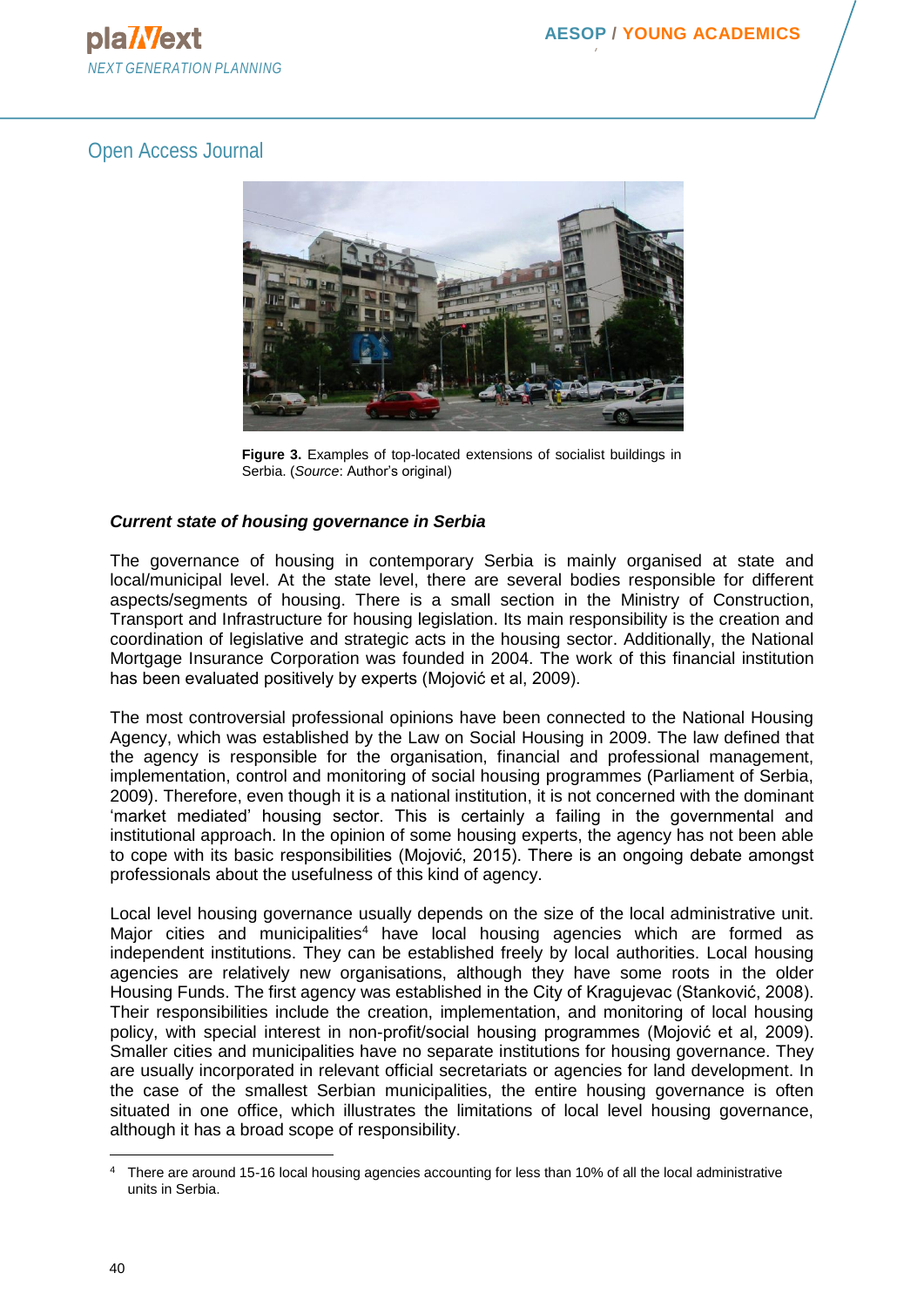# Open Access Journal

### **Forming a Model for Housing Governance in Serbia**

Considering the aforementioned data, several tasks for the proposed model of the hierarchy and the scope ('competences') of housing governance in Serbia may be identified:

- 1. State/national level should be better interconnected and more powerful in relation to other national bodies and organisations. Ministries are particularly decisive for these purposes;
- 2. Upper levels (state and perhaps regional) should have a more creative and proactive role;
- 3. Intermediate levels (regional or district) should provide a necessary link between the local and national level. It is especially important to support the smallest and usually more rural municipalities which tend to have limited capacities and more housing problems in their rural parts;
- 4. Minimum standards for the organisation of housing governance in smaller municipalities are necessary;
- 5. All levels should be more concerned with housing management and the correlated renewal/refurbishment of existing housing instead of primarily the construction of new housing. Moreover, they should refocus from *in situ* construction to the creation of a good environment for it. The role and competence of the old Housing Funds in socialist Serbia can be taken into consideration to enable these qualitative transitions.



**Figure 5:** Comparison of the current and proposed model for the organisational hierarchy of housing governance in Serbia, with competences explained at all levels.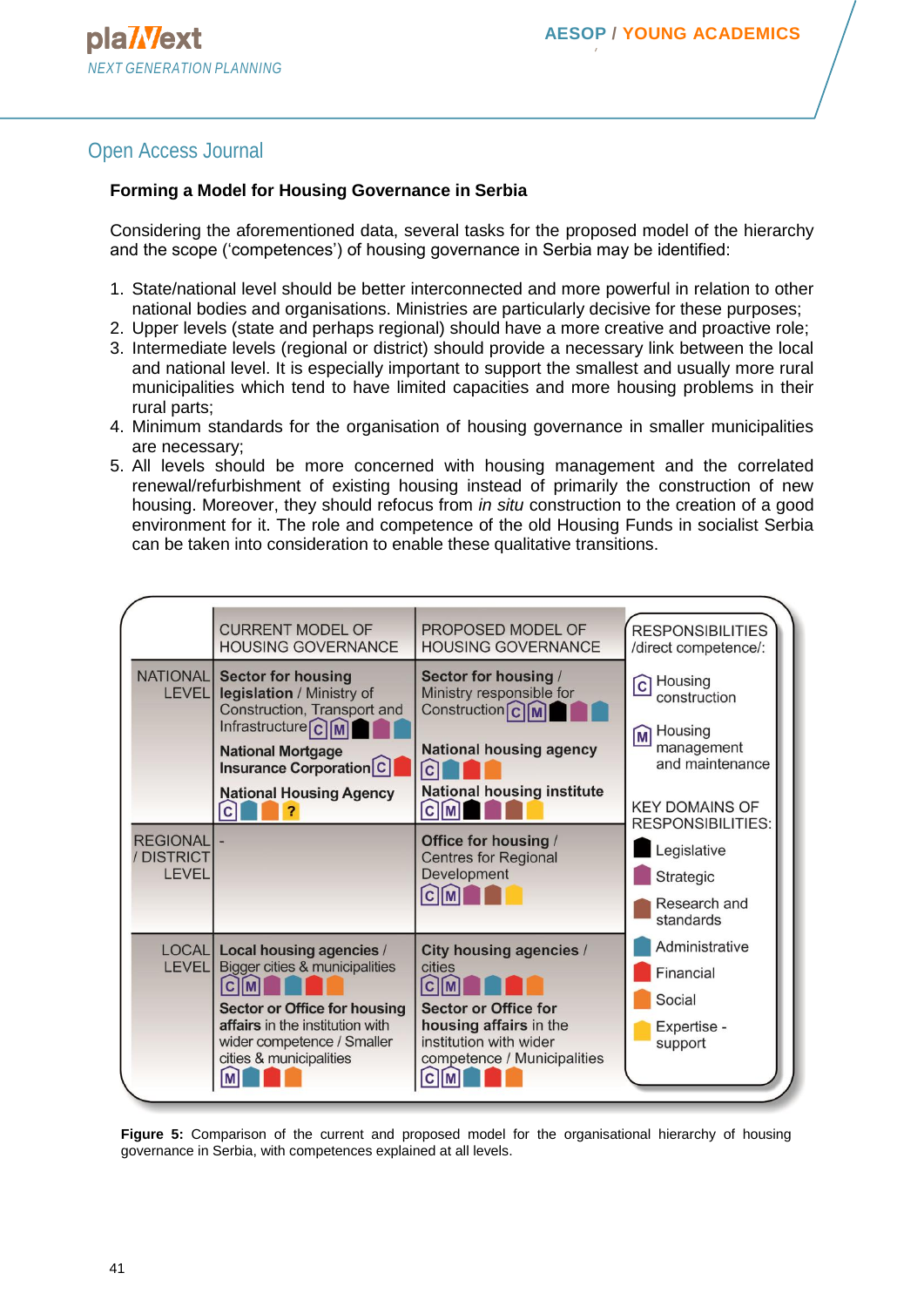## Open Access Journal

The proposed model is also important for urban and spatial planning in Serbia, because it offers a similar organisational hierarchy to planning documents.<sup>5</sup> In this way, substantive cooperation, integration and comparison can be easily introduced. Moreover, the focus on a proactive and more analytical approach to the organisation of housing governance can be particularly valuable for improved mutual development.

#### **Conclusion**

This research has discussed the unique experience of housing governance in socialist and post-socialist Serbia, with special focus on the most significant organisations involved: socialist Housing Funds and post-socialist housing agencies.

Despite the disadvantages identified, the distinctive socialist model of housing in the former Yugoslavia with the use Housing Funds enabled mass construction of relatively high-quality flats and neighbourhoods. This model has had a huge impact on the current state of housing in Serbia and should be considered in any future organisation of housing governance. The relationship between public control and the market should be examined in particular.

In addition, the main disadvantages of the previous model, such as active illegal residential construction and weak housing management and maintenance, have continued through the period of post-socialist transformation. It seems that international best practice can be useful for both procedures and solutions. The positively-viewed activities of UN Habitat in Serbia, with new housing programmes and pilot projects and the building of institutional frameworks, can offer a promising template for addressing these problems. It is also possible that the expected integration of Serbia into the European Union system will enable similar kinds of efficient 'external support' in the housing sector.

The problems caused by transitional challenges in housing are evident. The relative regency of housing governance bodies at both national and local level and their interrelations affects their competency in that they are without 'strong roots'. Therefore, it is important to react promptly with new creative and proactive approaches.

The findings of this study indicate that a comprehensive and coherent housing policy and strategy are a priority. However, both elements should only be seen as elements of a wider framework. Subordinate legislative acts are also required, especially those related to standardisation and improvement in spatial, urban, and architectural respects. Furthermore, governing bodies should also produce some 'soft' actions and documents, such as best practice and guidance documents, to make the entire system of housing governance both efficient and better understood among Serbian citizens.

Finally, improvements in housing governance cannot be treated independently, that is, in isolation from other sectors of spatial development such as urban and spatial planning. Connections between housing and urban and spatial planning can be established through subordinate acts that will scrutinise urban aspect of housing at both macro and micro levels, that is, at the level of settlements and their networks as well as at the level of neighbourhoods and urban blocks. Such attempts have not been evident in recent Serbian practice.

<sup>5</sup> Spatial plans exist at national, regional and local/municipal level. Urban plans exist at urban/settlement level. With the exception of regional plans, all listed plans figure significantly in current territorial development in Serbia.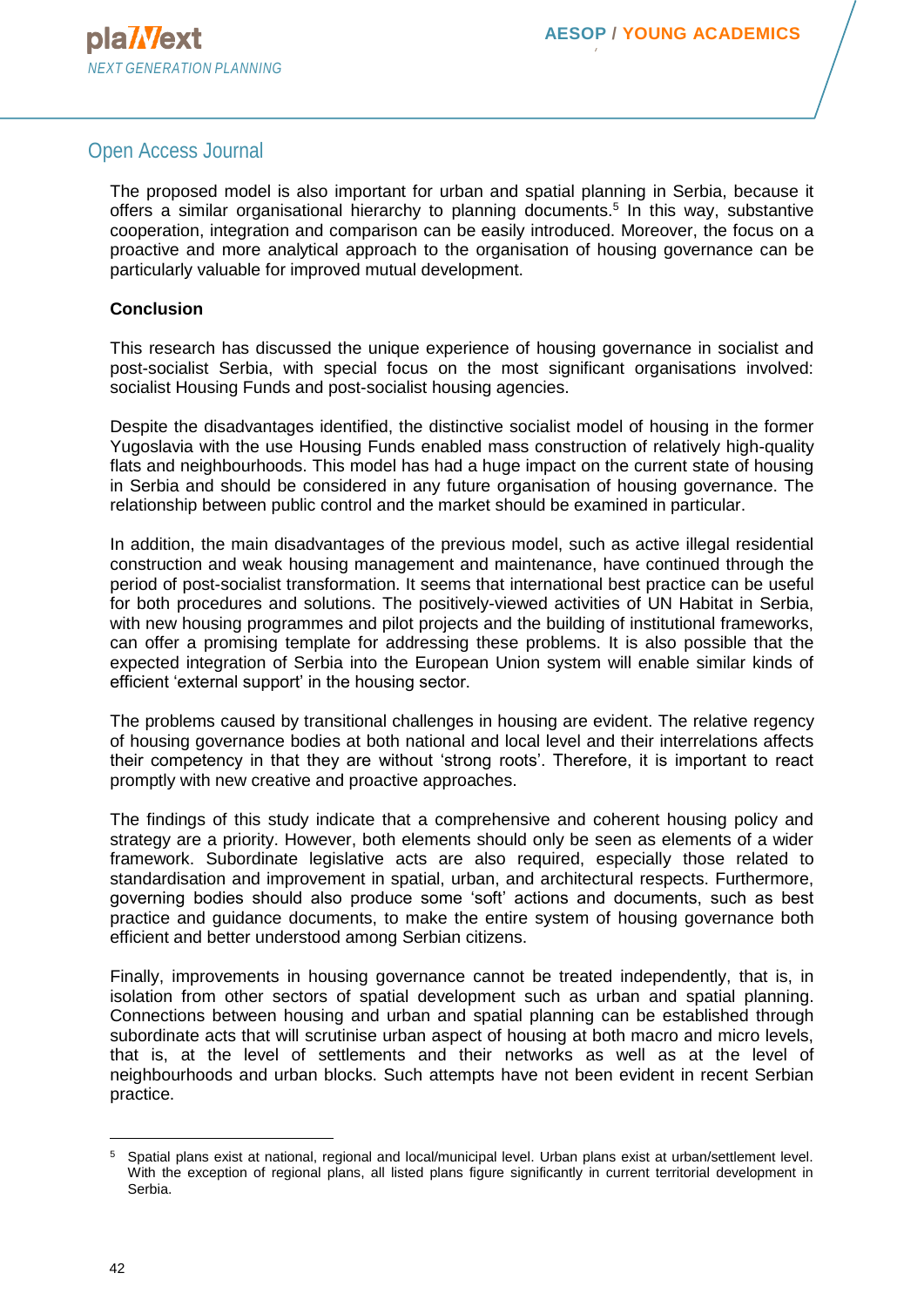## Open Access Journal

#### **Acknowledgement**

This research is done as a contribution within research project "Research and systematization of housing development in Serbia, in the context of globalization and European integrations, with the aim of housing quality and standard improvement" (TR 036034), financed by the Ministry of education and science of the Republic of Serbia.

#### **References**

- Antonić, B. (2016). How to understand the history of housing planning in modern Serbia to achieve new quality in housing? In C. Hein (Ed.), Proceedings of 17<sup>th</sup> IPHS Conference – Volume 02: The Urban Fabric (pp. 165-174). Delft: TU Delft - Faculty of Architecture.
- Antonić, B. & Mitrović, B. (2013). The beauty or the beast? Can illegal housing tackle the problem of social integration and social housing? In M. Schrenk, M, Popovich, V., Zeile, P. & P. Elisei (Eds.), Proceedings of the Conference 'Real CORP 2013: Planning Times' (pp. 889-900). Schwechat: CORP.
- Antonić, B. (2015). Место становања у савременој урбаној политици: Како искористити европска искуства у Србији (The place of housing in contemporary urban policy: How to use European experience in Serbia). In V. Trifunović, D. Minić, & Z. Popović, (Eds.), Летња школа урбанизма - II Урбане политике (Summer School of Urbanism - II Urban Policies) (pp. 195- 203). Belgrade: Udruženje urbanista Srbije.
- Bjelikov, V. (1978). Stanovanje u gradu i region (Housing in City and in Region). Belgrade: Ekonomika.
- Bjelikov, V. (1983). Načini stanovanja u gradu: Urbano programiranje (The Models of Housing in City: Urban Programming). Belgrade: Zavod za udžbenike i nastavna sredstva.
- Blagojević, Lj. (2007). Novi Beograd: osporeni Modernizam (New Belgrade: Contested Modernism). Belgrade: Zavod za udžbenike i nastavna sredstva.
- Bodnar, J. (2001). Fin de millenaire Budapest. Methamorphoses of Urban Life. Minneapolis & London: University of Minnesota Press.
- Braun, S. (2015). Grassroots push law to East Berlin housing crisis. Deutche Welle*.* Retrieved February 15, 2016, from http://www.dw.com/en/grassroots-push-law-to-ease-berlin-housingcrisis/a-18520497.
- Buck, N., Gordon, I., Harding, A. & Turk, I. (Eds.) (2005). Changing cities: Rethinking urban competiveness, cohesion and governance. New York: Palgrave.
- Chavance, B. (2008). Formal and Informal Institutional Change: the Experience of Post-socialist Transformation. *The European Journal of Comparative Economics*. 5(1): 57-71.
- Cvejić, S., Babović, M., Petrović, M., Bogdanov, N. & Vuković, O. (2010). Socijalna isključenost u ruralnim oblastima Srbije (Social Exclusion in the Rural Areas of Serbia). Belgrade: UNDP Serbia.
- Czepczynski, M. (2008). Cultural Landscapes of Post-Socialist Cities: Representation of Powers and Needs. Aldershot: Ashgate.
- Foster, D. (2015). Beneath the dreaming spires of Oxford lies UK's most unaffordable city. Guardian*.* Retrieved February 15, 2016, from http://www.theguardian.com/housing-network/2015/dec/ 18/dreaming-spires-oxford-uk-most-unaffordable-city.
- Hadzimichailis, C. & Sadler, D. (1995). Open Questions: Piecing together the new European mosaic (In conclusion). In C. Hadzimichailis & D. Sadler (Eds.), Europe at the Margins: new Mosaics of Inequality (p. 219). London: John Wiley.
- Hamilton, I. (2005). The external forces: Towards globalization and European integration. In I. Hamilton, K. Dimitrovska Andrews & N. Pichler-Milanović (Eds.), Transformation of cities in central and Eastern Europe: Towards globalization (pp. 3-21). Tokyo: United Nations University Press.
- Hancox, D. (2016). Gentrification X: how an academic argument became the people's protest. Guardian*.* Retrieved February 15, 2016, from<http://www.theguardian.com/cities/2016/> jan/12/gentrification-argument-protest-backlash-urban-generation-displacement.
- Haase A., Bernt M., Großmann, K., Mykhnenko, V. & Rink, D. (2016). Varieties of shrinkage in European cities. *European Urban and Regional Studies*. 23(1): 86–102.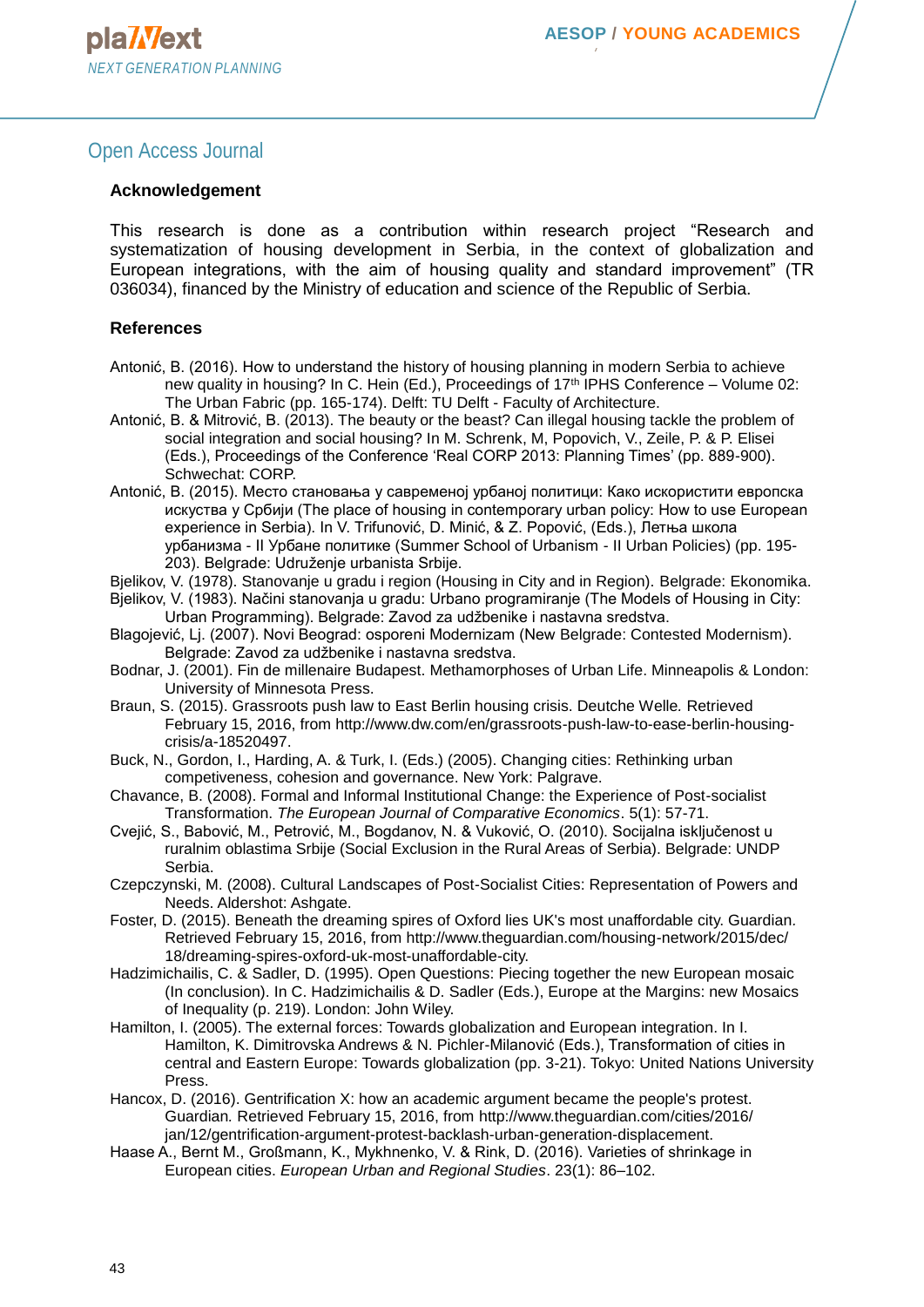## Open Access Journal

- Hegedüs, J. Tosics, I. & Mayo, S. (1996). Transition of the Housing Sector in the East Central European Countries. *Review of Urban & Regional Development Studies*. 8(2): 101-136.
- Hirt, S. & Petrović, M. (2010). The gates of Belgrade: Safety, privacy, and new housing patterns in the post-communist city. *Problems of Post-Communism*. 57(5): 3-19.
- Hirt, S. & Stanilov, K. (2009). Revisiting Urban Planning in the Transitional Countries. Nairobi: UN Habitat.
- Hirt, S. & Stanilov, K. (2014). Twenty Years of Transition: The Evolution of Urban Planning in Eastern Europe and the Former Soviet Union, 1989-2009. Nairobi: UN Habitat.
- Jones, C. & Watkins, C. (Eds.) (2009). Housing Markets and Planning Policy. Chichester (UK): Wiley-Blackwell. DOI: 10.1002/9781444317572.
- Jovanović Popović M., Ignjatović D., Radivojević A., Rajčić A., Đukanović Lj., Ćuković Ignjatović N. & Nedić M. (2013). National Typology of Residential Buildings in Serbia. Belgrade: Faculty of Architecture, GIZ.

Kamradt, J. (2015). The housing trap: how can Berlin avoid following in London's pricey footsteps? Guardian*.* Retrieved February 15, 2016, from [www.theguardian.com/ cities/](http://www.theguardian.com/%20cities/) 2015/sep/23/housing-trap-how-berlin-avoid-following-london-pricey-footsteps.

- Kern, V. (2013). Social Housing in Europe. European Parliamentary Research Service EPRS*.* Retrieved February 16, 2016, from epthinktank.eu/2013/04/04/social-housing-in-europe.
- Mandič, S. (1990). Housing Provision in Yugoslavia: Changing Rules of the State, Market and Informal Sectors. In: W. van Vliet & J. van Weesep (Eds.), Government and Housing-Developments in Seven Countries (pp. 259-272). London – New Delhi: Sage Publications.
- Milosavljević, B. (2005). Систем локалне самоуправе у Србији (The System of Local Self-Government in Serbia). Belgrade: Stalna konferencija gradova i opština.
- Milosavljević, B. (2009). Систем локалне самоуправе у Србији унапређено издање (The System of Local Self-Government in Serbia – Improved Edition). Belgrade: Stalna konferencija gradova i opština.
- Milić, V. (2006)*.* Urbanistički aspekti socijalnog stanovanja (Urban Aspects of Social Housing). Belgrade: Arhitektonski fakultet.
- Mitrović, M. (2015). Села у Србији: Промене структуре и проблеми одрживог развоја (Villages in Serbia: Changes in Structure and Problems of Sustainable development). Belgrade: Republički zavod za statistiku.
- Mojović, Đ. (2008). Introduction: from Example of Good Practice to Housing Policy Reform. In L. Ramirez, L., Đ. Mojović, B. Galassi, R. Čolić & Z. Vuksanović Macura (Eds.), SIRP Book (pp. 3-4). Belgrade: UN Habitat.
- Mojović, Đ., Čarnojević, V. & Stanković, Ž. (2009). Lokalna stambena politika (Local Housing Policy). Belgrade: Program za urbani razvoj.
- Mojović, Đ. & Žerjav, B. (2011). Stanovanje pod zakup (Rental Housing). Belgrade: Program za urbani razvoj.
- Mojović, Đ. (2015). Програм за урбани развој Решавање стамбених питања угрожених друштвених група, Пројекат обнове стамбеног насеља у Краљеву (Programme for Urban Development – The Solution of Housing Issues of Vulnerable Social Groups, Reconstruction Project of Residential Estate in Kraljevo). Paper presented at the meeting of the Ministry of Construction, Transport and Infrastructure, Belgrade, Serbia.
- Mykhnenko, V. & Turok I. (2008). East European cities [patterns of growth and decline, 1960–2005.](https://scholar.google.com/citations?view_op=view_citation&hl=sr&user=ZA32ccMAAAAJ&citation_for_view=ZA32ccMAAAAJ:2osOgNQ5qMEC) *International Planning Studies*. 13(4): 311-342.
- Osborne, H. (2014). Oxford 'struck by housing shortfalls, top prices and rising rents'. Guardian*.* Retrieved February 16, 2016, [from www.theguardian.com/uk-news/2014/oct/16/oxford](http://www.theguardian.com/uk-news/2014/oct/16/oxford-housing-shortfall-prices-rising-rent-investors)[housing-shortfall-prices-rising-rent-investors.](http://www.theguardian.com/uk-news/2014/oct/16/oxford-housing-shortfall-prices-rising-rent-investors)
- Parliament of Serbia PS (2007). Закон о територијалној организацији Републике Србије (Law of Territorial Organization of Republic of Serbia). Belgrade: Official Gazette No 129/2007.
- Parliament of Serbia PS (2009). Закон о социојалном становању (Law on Social Housing). Belgrade: Official Gazette No 72/2009.
- Petovar, K. (2003). Урбана Социологија: Наши градови између државе и грађанина (Urban Sociology: Our Cities between State and Citizen). Belgrade: Geografski fakultet, Arhitektonski fakultet & IAUS.
- Petovar, K. & Mojović, Đ. (2006). Управљање и одржавање стамбених зграда са више станова кондоминијума (Management and Maintenance of Residential Buildings with more Flats -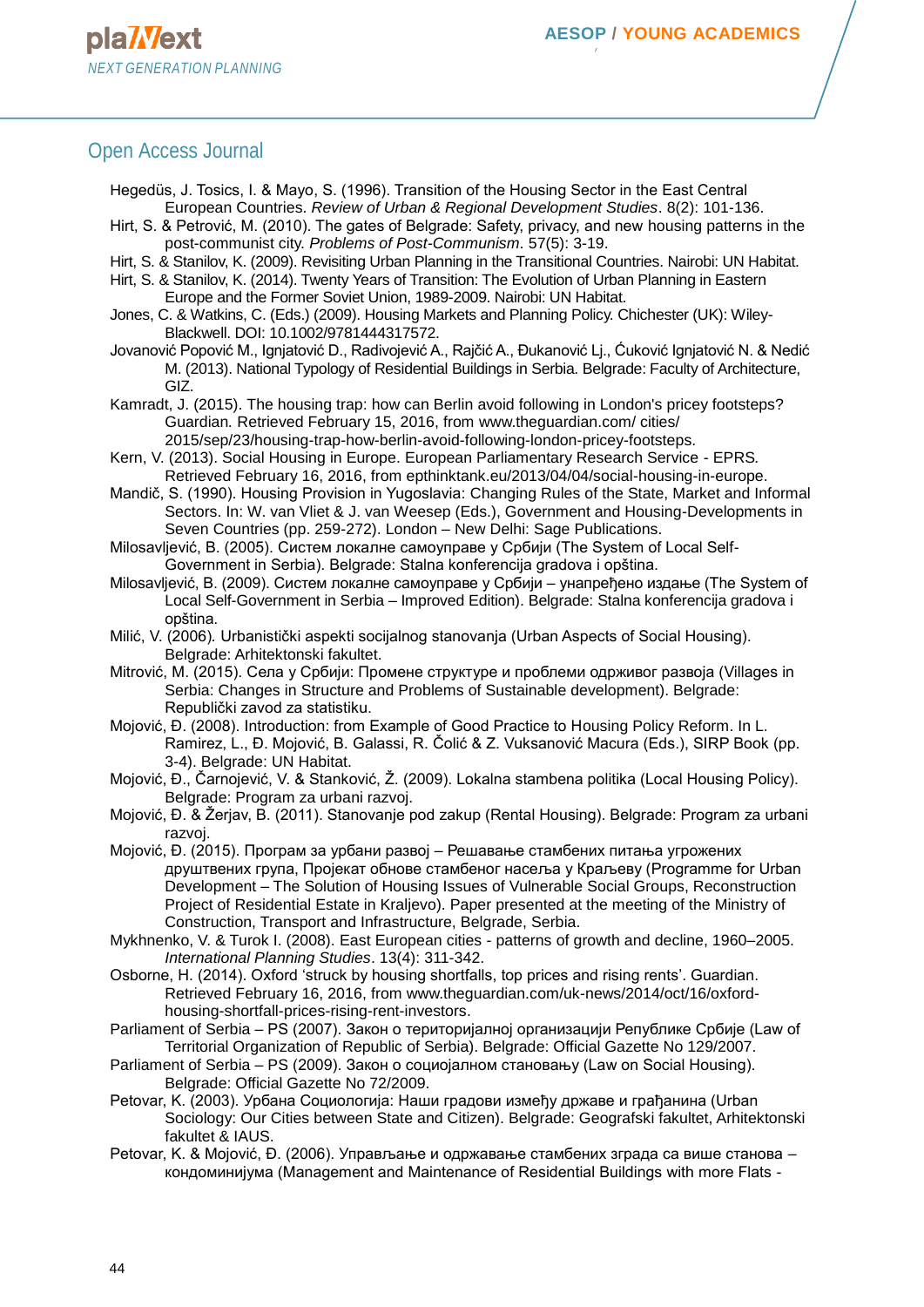## Open Access Journal

Condominiums). In Four Strategic Themes of the Housing Policy in Serbia (pp. 45-57). Belgrade: UN Habitat.

- Petrović, M. (2004). Sociologija stanovanja: Stambena politika: Izazovi i mogućnosti (Sociology of Housing: Housing Policy: Challenge and Potentials).Belgrade: Institut za sociološka istraživanja.
- Petrović, M. (2005) Cities after Socialism as a Research Issue (Discussion paper DP34). London: London School of economics and political science - LSU, Retrieved February 10, 2016, from eprints.lse.ac.uk/23378/.
- Petrović, M. (2009). Transformacija gradova: Ka depolitizaciji urbanog pitanja (City transformations: towards depolitization of an urban question). Belgrade: Institut za sociološka istraživanja.
- [Pichler-Milanović,](https://www.google.rs/search?hl=sr&tbo=p&tbm=bks&q=inauthor:%22Nata%C5%A1a+Pichler-Milanovi%C4%87%22) N. (1999). Housing Privatisation in Central and Eastern Europe: From Policy to Practice. New York: United Nations University.
- Pickvance, C. (1996). Environmental and Housing Movements in Cities after Socialism: the Case of Budapest and Moscow. In G. Andrusz, M. Harloe & I. Szelenyi (Eds.), Cities after Socialism: Urban and Regional Change and Conflict in Post-Socialist Societies (pp. 30-69). Oxford: Blackwell.
- Pickvance, C. (2002), State-Socialism, Post-Socialism and Their Urban Patterns: Theorizing the Central and Eastern European Experience. In: J. Eade & C. Mele (Eds.), Understanding the City (pp.183-203). Oxford: Blackwell.
- Pittini, A., Ghekière, L., Dijol, J. & Kiss, I. (2015). The State of Housing n the EU. Brussels: Housing Europe.
- Plavšić, R. (1996) Ефикасност станоградње у предстојећем (прелазном) период развоју (The Efficiency of Housing Construction in Forthcoming (Transitional) Period of Development). In M. Ralević, M. & Kurtović-Folić N. (Eds.), Unapređenje i razvoj stanovanja (Upgrading and Development of Housing) (pp. 373-404). Belgrade: Arhitektonski fakultet.
- Ralević, M., Mitrović, B. & Antonić, B. (2013). Урбанистичка димензија социјалног становања у транзиционој Србији: између европских узора и домаћег законодавног и стратешког оквира (Urban Dimension of social Housing in Transitional Serbia: Between European Role-Models and National Legislative and Strategic Framework). In V. Trifunović, D. Minić & K. Krejović (Eds.), Летња школа урбанизма - Novi i aktuelni zakoni o uređenju prostora i njihovo sprovođenje (Summer School of Urbanism - New and Actual Laws on Spatial Arrangement and Their Implementation) (pp. 117-128). Belgrade: Udruženje urbanista Srbije.
- Ralević, M., Antonić, B. & Mitrović, B. (2014). Више/мање' породично становање у Србији: где је средина? (Multy-/Single-Family Housing in Serbia: Where is middle?). In V. Trifunović, D. Minić & Z. Krejović (Eds.), Летња школа урбанизма - Планирање простора, урбанизам и изградња, комплементарни закони и реиндустријализација (Summer School of Urbanism - Planning of Space, Urbanism and Construction; Complementary Laws and Reindustrialization) (pp. 17-30). Belgrade: Udruženje urbanista Srbije.
- Ramirez, L., Mojović, Đ., Galassi, B., Čolić, R. & Vuksanović Macura, Z. (Eds.) (2008). SIRP Book. Belgrade: UN Habitat.
- Ristić, S. (2010). Arhitektonski višak na skandinavski način (Architectural Surplus on Scandinavian Way). Politika. Retrieved Februry 10, 2016, [from www.politika.rs/rubrike/Kulturni-dodatak/](http://www.politika.rs/rubrike/Kulturni-dodatak/) Arhitektonski-vishak-na-skandinavski-nachin.sr.html.
- Rogan, R. (2014). Улога локалних стамбених агенција Историјат развоја и актуелна ситуација (The Role of Local Housing Agencies – Development history and Current Situtation). Belgrade: UNECE*.* Retrieved February 10, 2016, from www.unece.org/fileadmin/DAM/hlm/projects/UNDA/ Documents/Serbia\_ Presentations/3- 6\_Ratko-Rogan-PPT.pdf.
- Statistical Office of the Republic of Serbia SORS (2013). 2011 Census of Population, Households and Dwellings in the Republic of Serbia: Dwellings for Permanent Habitation According to the Number of Rooms and the Floor Space. Belgrade: SORS.
- Stanilov, K. (2007). Political reform, economic development, and regional growth in post-socialist Europe. In K. Stanilov (Ed.), The Post-Socialist City: Urban Form and Space: Transformations in Central and Eastern Europe after Socialism (pp. 21-34). Dordrecht: Springer.